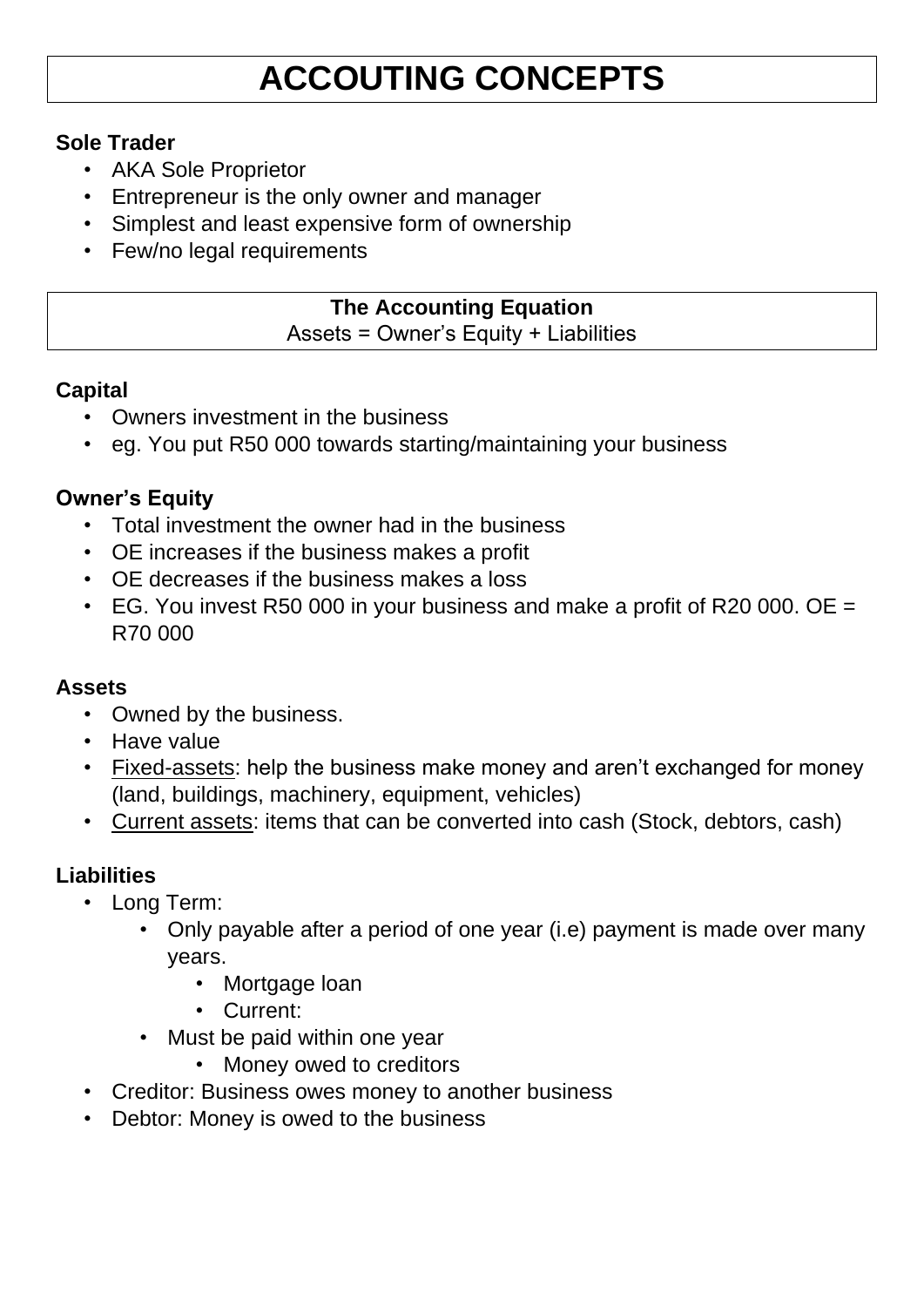## *Profit = Income - Expense*

#### **Income**

- Money earned by the business
- For selling goods/providing services
- AKA revenue

### **Expenses**

- Costs for running the business
- Unlike assets, have no lasting value
- Expenses are used up and consumed
- Eg. Rent, water, electricity, phone calls, stationery, advertising, wages, supplies

### **Profit**

- Money left over after all expenses have been paid
- $\cdot$  Profit = income expenses
- Increase profit?
	- Increase income
	- Reduce expenses
- Increase OE = business is worth more

### **Loss**

- Shortfall that occur when
	- Expenses greater than income
- Sole Trader responsible for loss
- Too much loss = business closes down
- Decreases OE = business is worth less

### **BANKING**

- Open bank account in business' name
- All money received/paid should flow through this account
- Separate from owner's personal account
- Current account (day-to-day activities)
	- Deposit, withdrawl using cheque, ATM or EFT

### **Transactions**

- AKA business deal
- Incoming transaction
	- Cash from customers
	- Receiving interest
	- Outgoing transaction
	- Pay for stock
	- Paying expenses (eg. Rent, salaries, transport)
	- Repay loan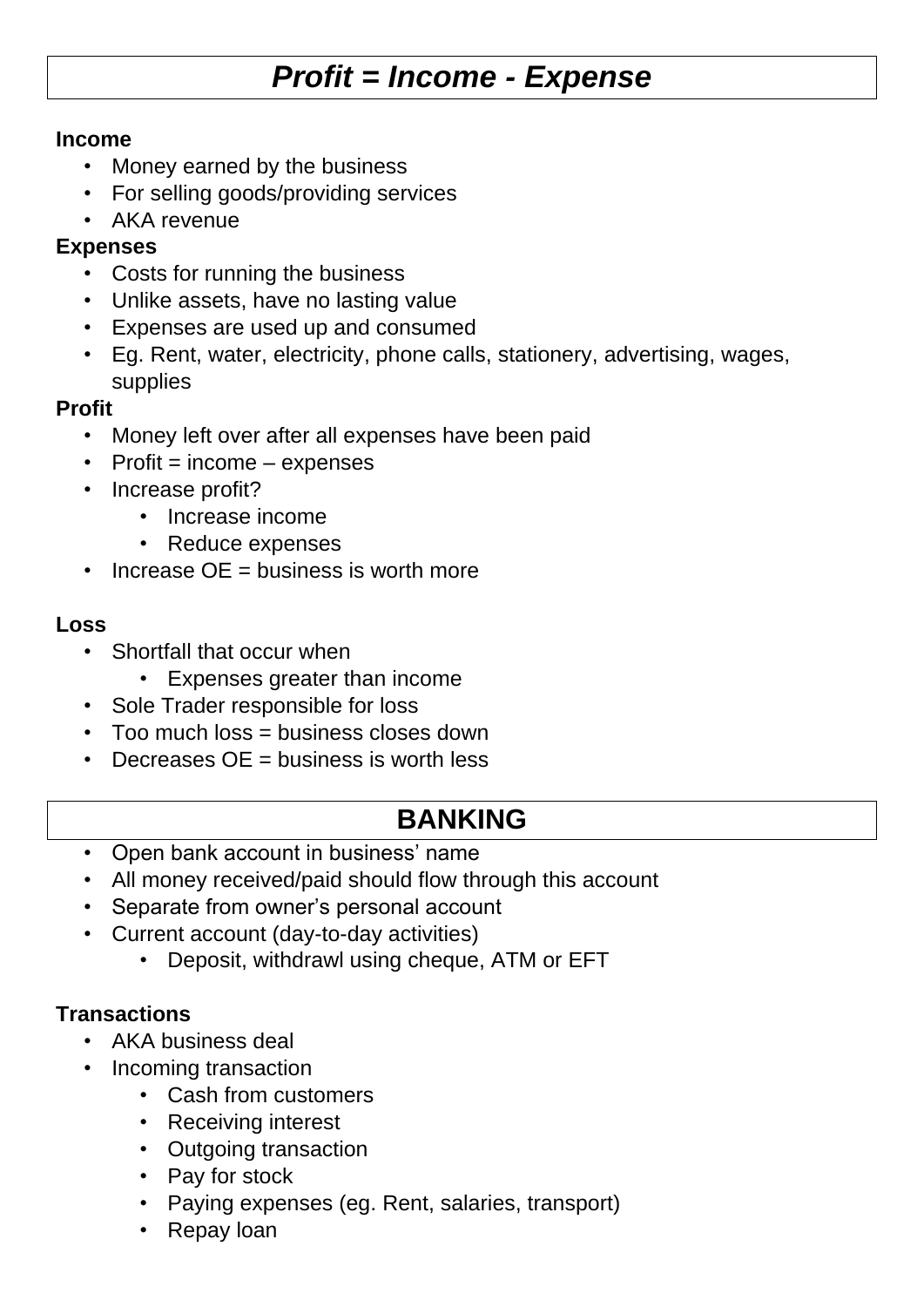### **Debit and Credit**

- Debit
	- Entered on the LEFT of an account
	- Increases an asset or expense account
	- Decreases a revenue, capital or liability account
- Credit
	- Entered on the RIGHT of an account
	- Decrease an asset or expense account
	- Increases a revenue, capital or liability account

### **Cash Receipts**

- Every transaction begins with a source document
- Business receives money, customer gets a receipt
- Receipt should contain
	- Receipt number
	- Name of business
	- Details of goods/services sold
	- Date
	- Amount paid

### **Cash Payment**

- Business makes payments using
	- Cheques
	- Internet Banking (EFT)
- Cheque counterfoil is the source document
	- Cheque number
	- Name of person/business being paid
	- Date
	- Amount being paid
	- Details of reason for payment

### **Subsidiary Journal**

- CRJ Cash Receipts Journal
	- Record all receipts of cash / all money going INTO the business
- CPJ Cash Payments Journal
	- Record of all payments of cash / all money going OUT of the business